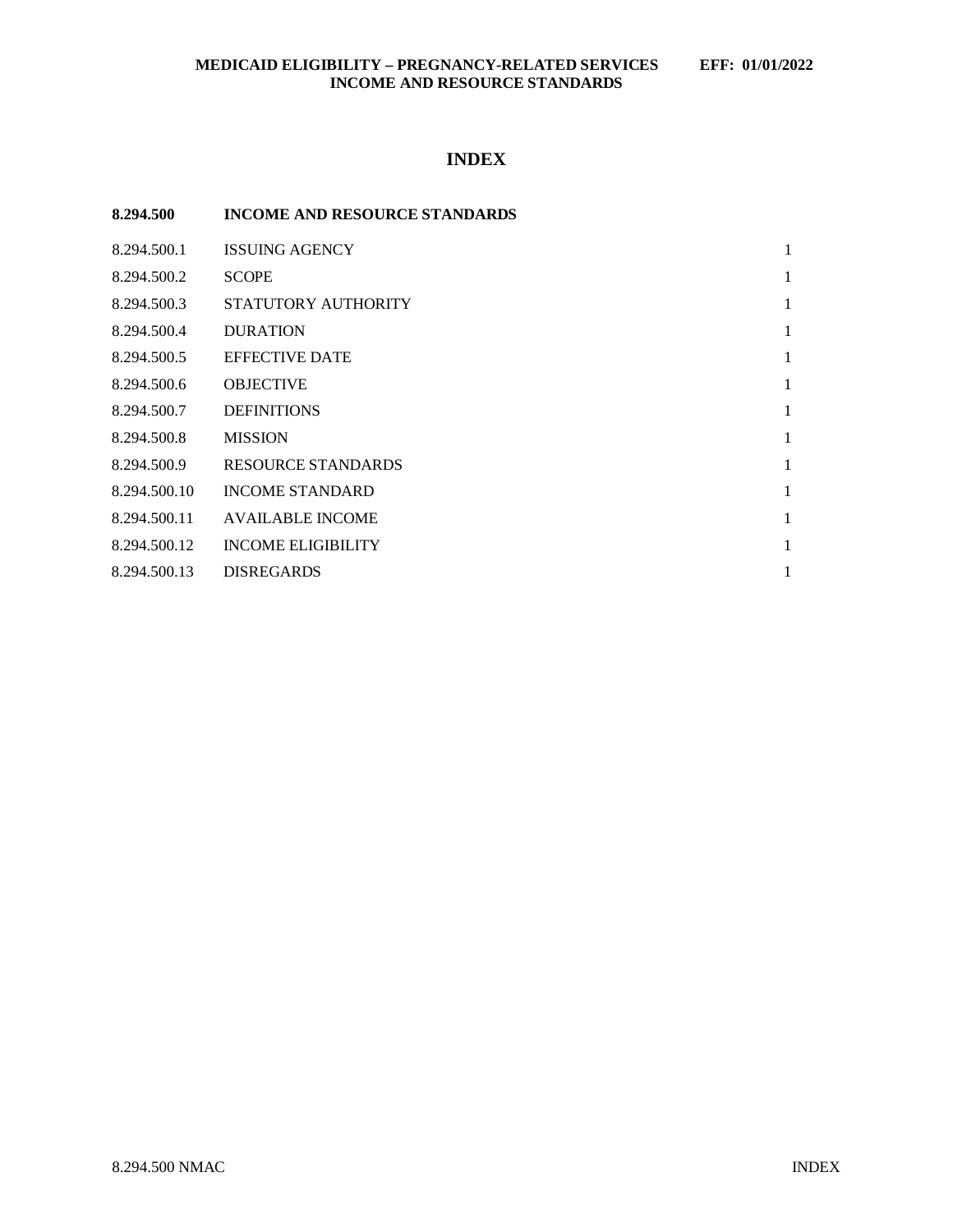## **TITLE 8 SOCIAL SERVICES CHAPTER 294 MEDICAID ELIGIBILITY - PREGNANCY-RELATED SERVICES INCOME AND RESOURCE STANDARDS**

<span id="page-1-0"></span>**8.294.500.1 ISSUING AGENCY:** New Mexico Human Services Department (HSD). [8.294.500.1 NMAC - Rp, 8.294.500.1 NMAC, 1/1/2014]

<span id="page-1-1"></span>**8.294.500.2 SCOPE:** The rule applies to the general public. [8.294.500.2 NMAC - Rp, 8.294.500.2 NMAC, 1/1/2014]

<span id="page-1-2"></span>**8.294.500.3 STATUTORY AUTHORITY:** The New Mexico medicaid program is administered pursuant to regulations promulgated by the federal department of health and human services under Title XIX of the Social Security Act as amended or by state statute. See NMSA 1978, Section 27-1-12 et seq. [8.294.500.3 NMAC - Rp, 8.294.500.3 NMAC, 1/1/2014]

<span id="page-1-3"></span>**8.294.500.4 DURATION:** Permanent.

[8.294.500.4 NMAC - Rp, 8.294.500.4 NMAC, 1/1/2014]

<span id="page-1-4"></span>**8.294.500.5 EFFECTIVE DATE:** January 1, 2014, unless a later date is cited at the end of a section. [8.294.500.5 NMAC - Rp, 8.294.500.5 NMAC, 1/1/2014]

<span id="page-1-5"></span>**8.294.500.6 OBJECTIVE:** The objective of this rule is to provide eligibility guidelines when determining eligibility for the medical assistance division (MAD) medicaid program and other health care programs it administers. Processes for establishing and maintaining this category of eligibility are found in the affordable care general provision chapter located at 8.291.400 NMAC through 8.291.430 NMAC. [8.294.500.6 NMAC - Rp, 8.294.500.6 NMAC, 1/1/2014]

<span id="page-1-6"></span>**8.294.500.7 DEFINITIONS:** Refer to 8.291.400.7 NMAC. [8.294.500.7 NMAC - Rp, 8.294.500.7 NMAC, 1/1/2014]

<span id="page-1-7"></span>**8.294.500.8 MISSION:** To transform lives. Working with our partners, we design and deliver innovative, high quality health and human services that improve the security and promote independence for New Mexicans in their communities.

[8.294.500.8 NMAC - Rp, 8.294.500.8 NMAC, 1/1/2014; A, 1/1/2022]

<span id="page-1-8"></span>**8.294.500.9 <b>RESOURCE STANDARDS:** Resources are not an eligibility factor for this category of eligibility.

[8.294.500.9 NMAC - Rp, 8.294.500.9 NMAC, 1/1/2014]

<span id="page-1-9"></span>**8.294.500.10 INCOME STANDARD:**

**A.** Financial eligibility: An individual's financial eligibility is based on the rules in this chapter and 8.291.430 NMAC.

**B.** Income test: In order to become eligible for pregnancy medicaid, the total countable income of the budget group must be less than two hundred and fifty percent of the federal poverty guidelines found at 8.291.430 NMAC.

[8.294.500.10 NMAC - Rp, 8.294.500.10 NMAC, 1/1/2014; A, 1/1/2022]

<span id="page-1-10"></span>**8.294.500.11 AVAILABLE INCOME:** Determination of eligibility for the assistance unit is made by considering income that is available to the assistance unit and budget group. The amount of countable income is determined pursuant to 8.291.430 NMAC.

[8.294.500.11 NMAC - Rp, 8.294.500.11 NMAC, 1/1/2014]

<span id="page-1-11"></span>**8.294.500.12 INCOME ELIGIBILITY:** Income methodology is based on modified adjusted gross income (MAGI) in accordance with 42 Code of Federal Regulations (CFR) 435.603. Per 42 CFR 435.603(h)(2) HSD bases financial eligibility on current monthly household income and family size. Current monthly household income is